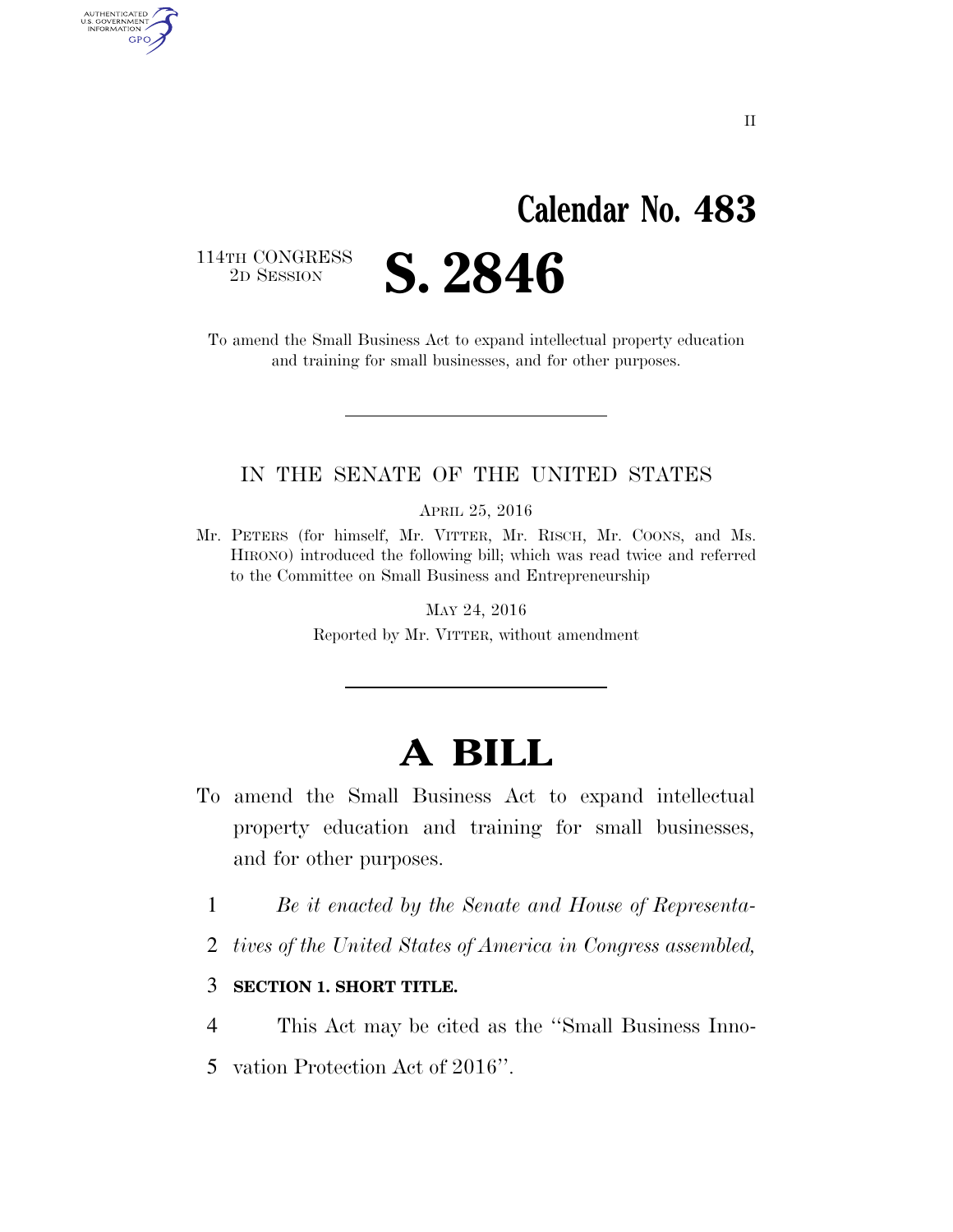### **SEC. 2. DEFINITIONS.**

| $\overline{2}$ | In this Act—                                          |
|----------------|-------------------------------------------------------|
| 3              | (1) the term "Administrator" means the Ad-            |
| $\overline{4}$ | ministrator of the SBA;                               |
| 5              | (2) the term "Director" means the Under Sec-          |
| 6              | retary of Commerce for Intellectual Property and      |
| 7              | Director of the USPTO;                                |
| 8              | (3) the term "SBA" means the Small Business           |
| 9              | Administration;                                       |
| 10             | $(4)$ the term "small business concern" has the       |
| 11             | meaning given the term in section $3(a)$ of the Small |
| 12             | Business Act $(15 \text{ U.S.C. } 632(a));$           |
| 13             | (5) the term "small business development cen-         |
| 14             | ter" means a center described in section 21 of the    |
| 15             | Small Business Act (15 U.S.C. 648); and               |
| 16             | $(6)$ the term "USPTO" means the United               |
| 17             | States Patent and Trademark Office.                   |
| 18             | SEC. 3. FINDINGS.                                     |
| 19             | Congress finds that—                                  |
| 20             | (1) the USPTO and the SBA are positioned              |
| 21             | $to-$                                                 |
| 22             | (A) build upon several successful intellec-           |
| 23             | tual property and training programs aimed at          |
| 24             | small business concerns; and                          |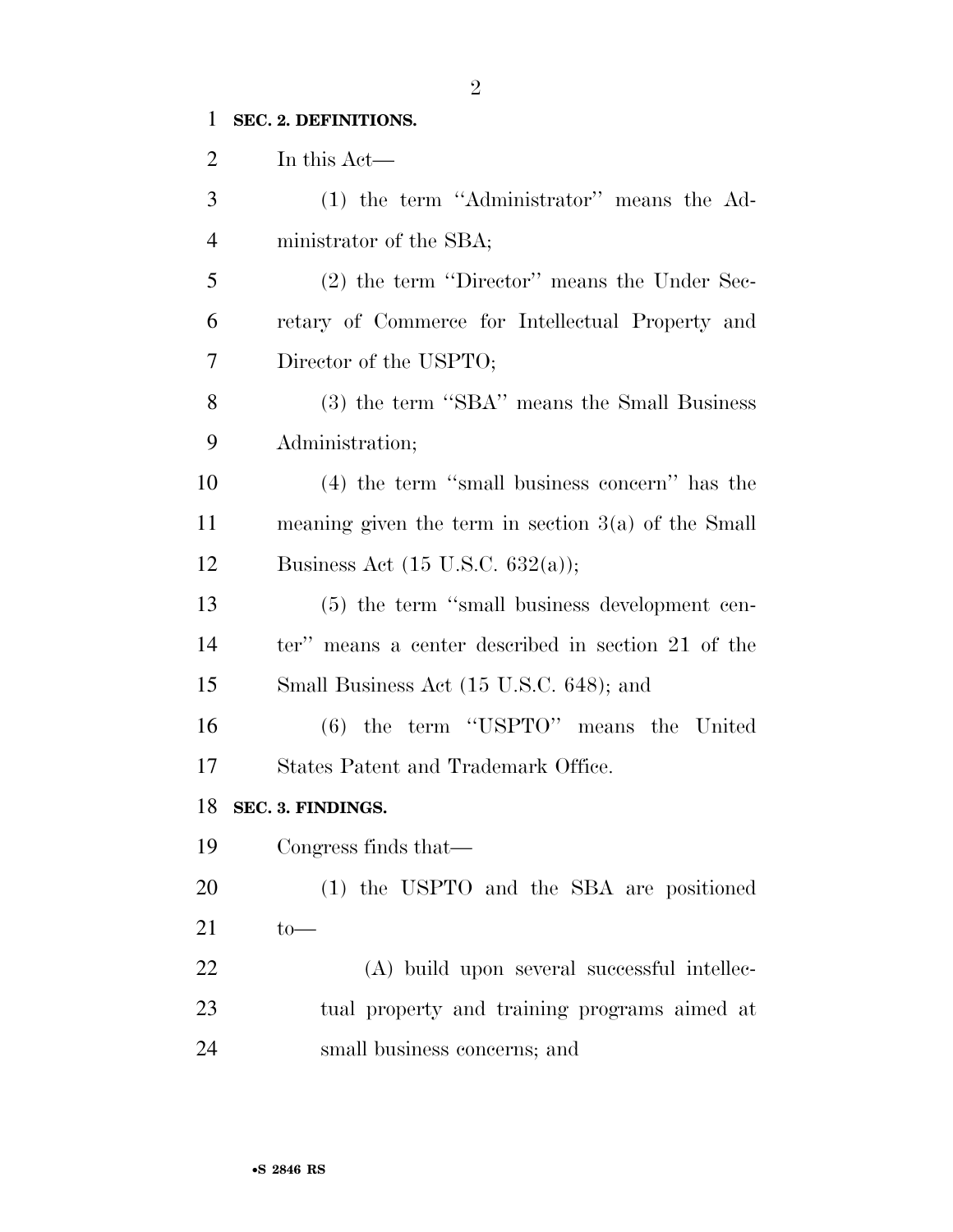(B) increase the availability of and the participation in those programs across the United States; and

 (2) any education and training program admin- istered by the USPTO and the SBA should be scal- able so that the program is able to reach more small business concerns.

#### **SEC. 4. SBA AND USPTO PARTNERSHIPS.**

 (a) IN GENERAL.—Beginning not later than 180 days after the date of enactment of this Act, the Adminis- trator, in consultation with the Director, shall develop partnership agreements that—

(1) provide for the—

 (A) development of high-quality training, including in-person or modular training ses- sions, for small business concerns relating to domestic and international protection of intel-lectual property;

 (B) leveraging of training materials al- ready developed for the education of inventors and small business concerns; and

 (C) participation of a nongovernmental or-ganization; and

(2) provide training—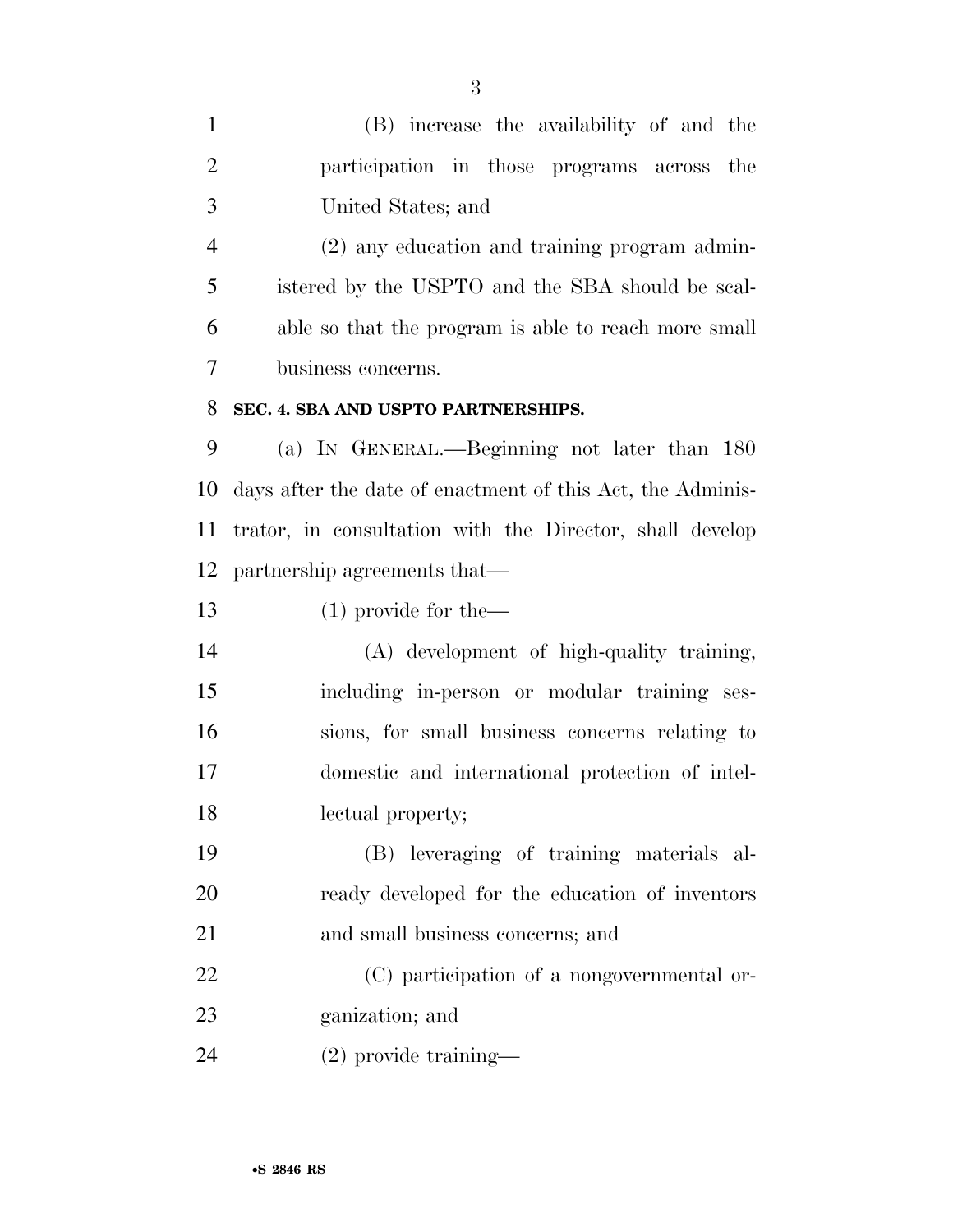| $\mathbf{1}$   | (A) through electronic resources, including          |
|----------------|------------------------------------------------------|
| $\overline{2}$ | Internet-based webinars; and                         |
| 3              | (B) at physical locations, including—                |
| $\overline{4}$ | (i) a small business development cen-                |
| 5              | ter; and                                             |
| 6              | (ii) the headquarters or a regional of-              |
| 7              | fice of the USPTO.                                   |
| 8              | SEC. 5. SMALL BUSINESS DEVELOPMENT CENTERS.          |
| 9              | Section $21(c)(3)$ of the Small Business Act (15     |
| 10             | U.S.C. $648(e)(3)$ is amended—                       |
| 11             | $(1)$ in subparagraph $(S)$ , by striking "and" at   |
| 12             | the end;                                             |
| 13             | $(2)$ in subparagraph $(T)$ , by striking the period |
| 14             | at the end and inserting "; and"; and                |
| 15             | $(3)$ by adding at the end the following:            |
| 16             | "(U) in conjunction with the United States           |
| 17             | Patent and Trademark Office, providing train-        |
| 18             | $mg -$                                               |
| 19             | "(i) to small business concerns relat-               |
| 20             | $\frac{1}{2}$ ing to —                               |
| 21             | "(I) domestic and international                      |
| 22             | intellectual property protections; and               |
| 23             | ``(II)<br>how those<br>protections                   |
| 24             | should be considered in the business                 |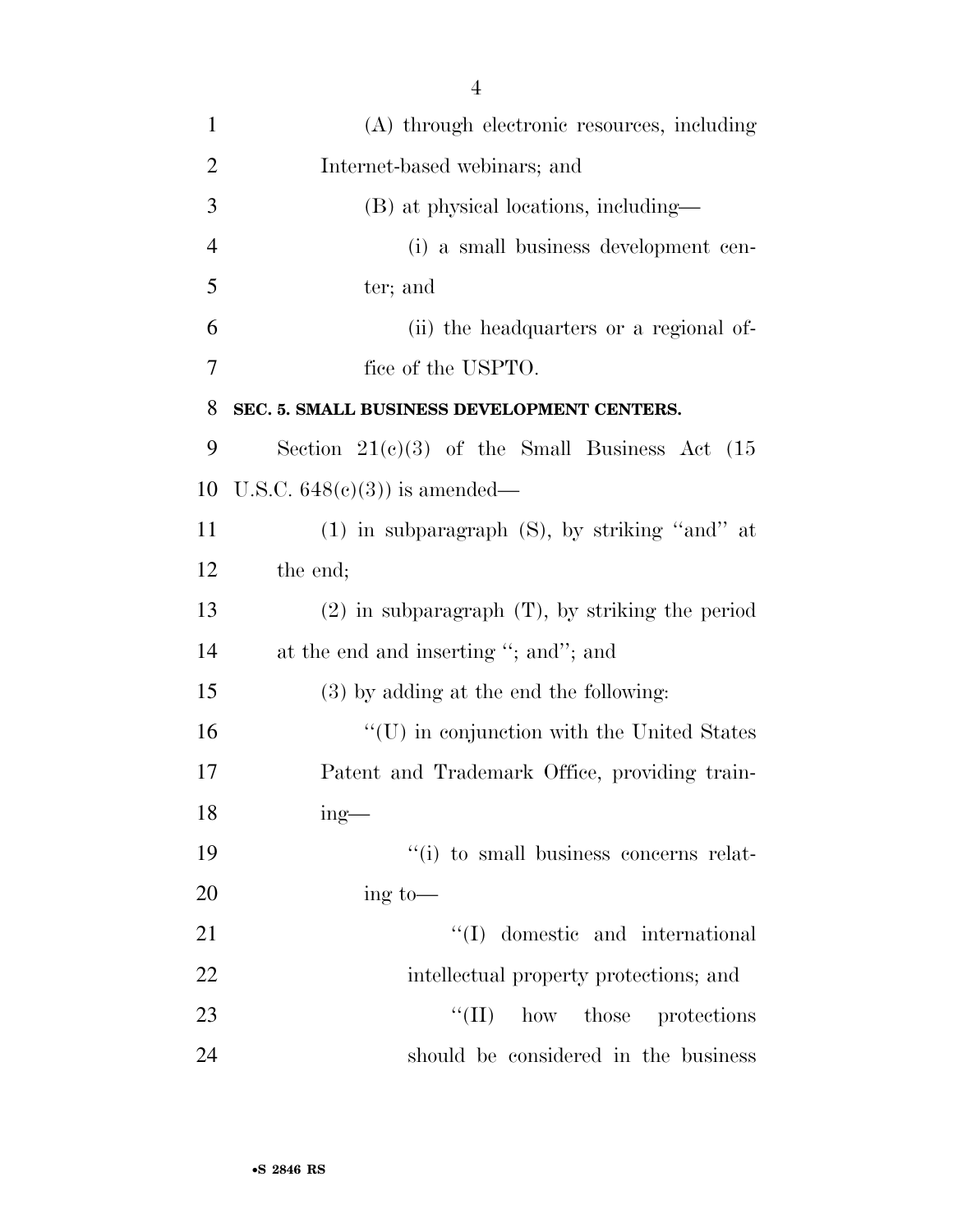1 plans and growth strategies of the 2 small business concerns; and 3 ''(ii) which may be delivered— 4  $''(I)$  in person; or  $\mathfrak{S}$  ''(II) through a website.''.